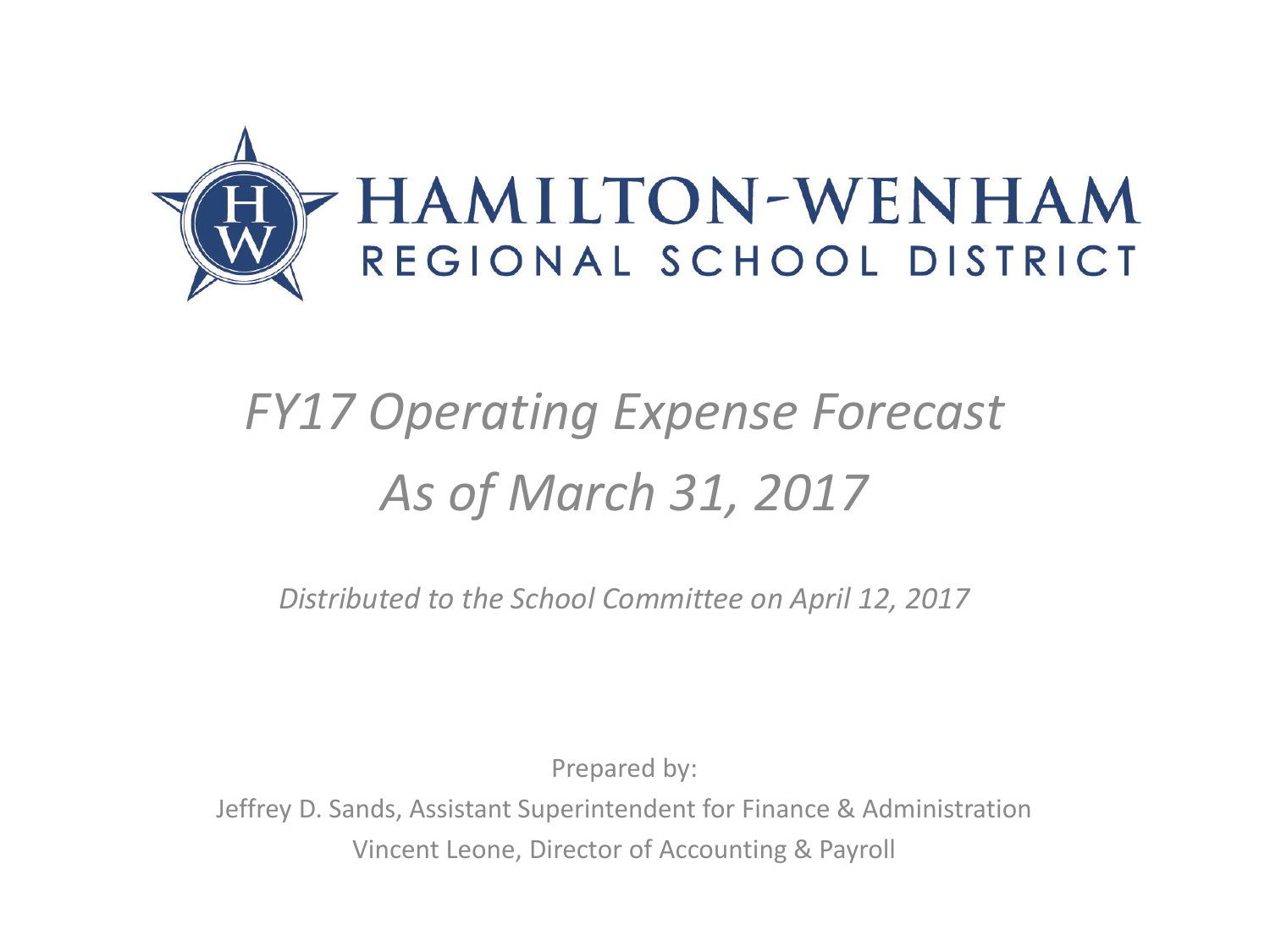

## FY17 Operating Expense Forecast (after Offsets) Overview & *Key Assumptions*

- **Salary Costs** 
	- Incorporates Actual Costs through 03/31/17 plus all known encumbrances.
	- Includes forecasted values for all Costs not automatically encumbered through June 30, 2017 including; long term substitutes, daily substitutes, overtime, etc.
- Operating Costs
	- Incorporates Actual Costs through 03/31/17 plus all known encumbrances.
	- Includes forecasted values for all Costs not automatically encumbered through June 30, 2017 including; school discretionary spending; transportation, out-of district tuition, maintenance, technology, etc.

We are currently Forecasting to end the year \$7,000 or 0.03% favorable to Budget.